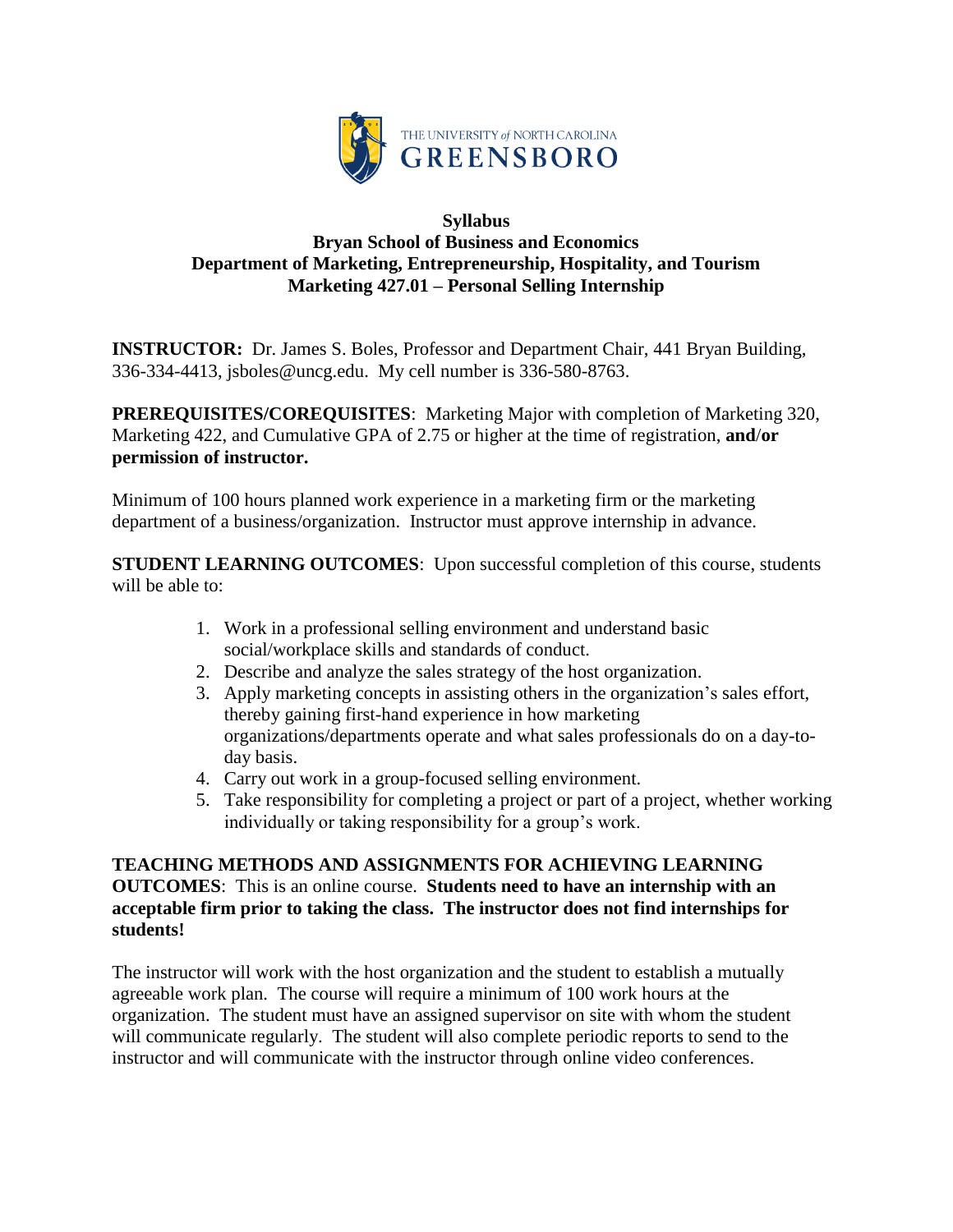## **EVALUATION AND GRADING:**

The student will complete:

- 1. A written evaluation of the host organization's selling strategy.
- 2. Periodic reports to the instructor on the work the student is performing and what the student is learning.
- 3. Periodic video/audio/in person conferences with the instructor.
- 4. A final report summarizing the student's work for the organization. Where permitted and appropriate, the final report will contain the student's final work product.

The supervisor in the host organization will complete a mid-term and final evaluation of the student's performance, which will include suggestions for improvement.

Based on all this information, the instructor will assign a grade of Pass or No Pass.

# **REQUIRED TEXTS/READINGS/REFERENCES**:

There are no other required texts. There may be required videos, books, and associated fees if the proposed internship does not provide adequate exposure to professional sales.

# **TOPICAL OUTLINE/CALENDAR**:

- 1. Upon registration for the course, the student will have to prepare an up-to-date resume. Student will formally begin the internship.
- 2. Student will complete weekly reports on hours worked and work performed.
- 3. Upon completion of 50 hours of work, the student will submit a written analysis of the host organization's selling strategy following an outline approved by the instructor. The student will also ask the internship supervisor to complete a feedback form for submission to the student and the instructor.
- 4. The student will participate in online conversations with the instructor about his/her work and progress.
- 5. Upon completion of the internship, the student will submit a written report summarizing the work performed and the lessons learned/skills developed during the internship.
- 6. The instructor will ask the internship supervisor to submit an evaluation of the student's work and performance.

**ADDITIONAL REQUIREMENTS**: Attendance on the job site, compliance with the host organization's rules and regulations, and submission of reports/papers on time are basic expectations for each intern.

**ACADEMIC INTEGRITY POLICY**: Students will sign the Academic Integrity Policy on all major work submitted for the course.